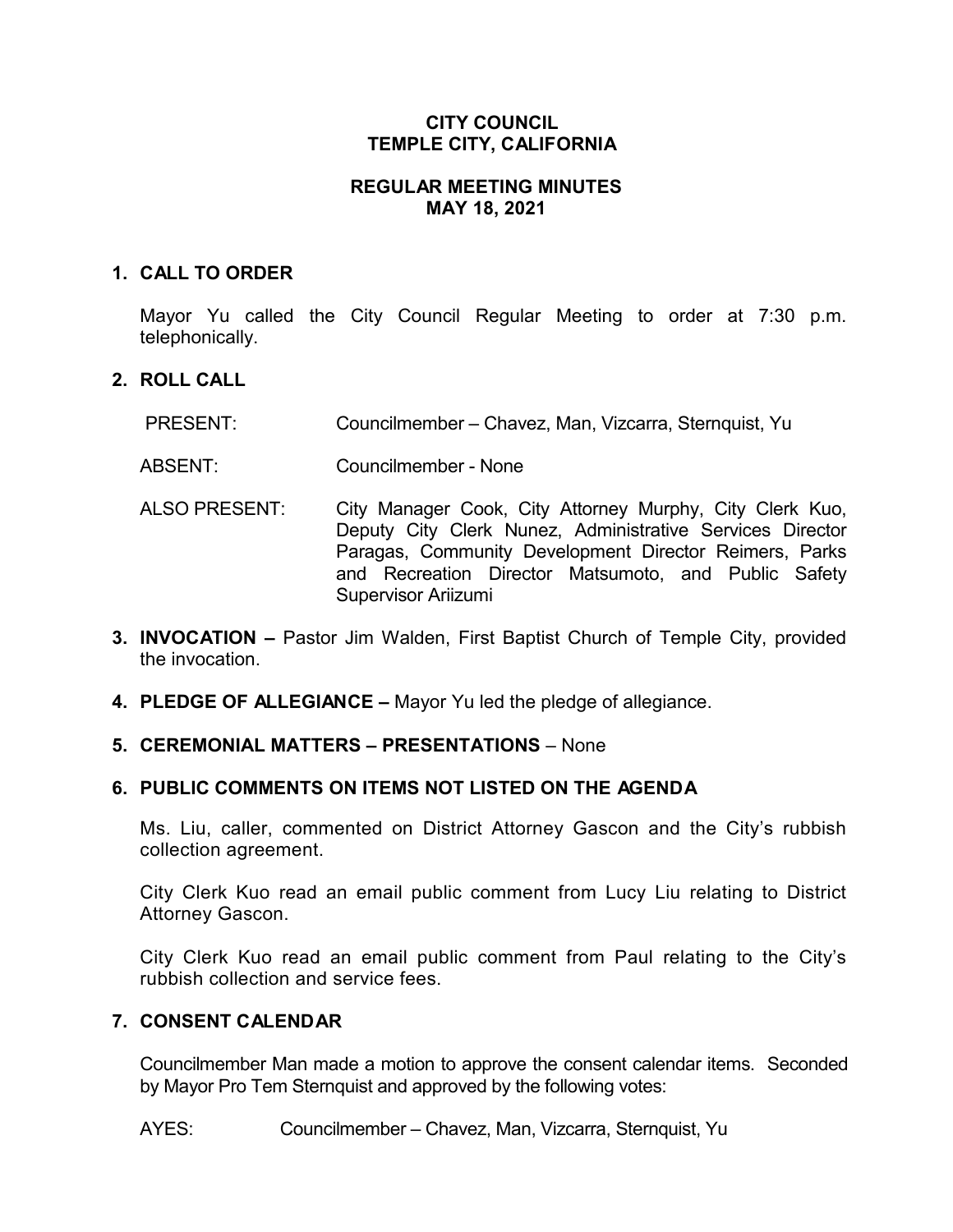| NOES:             | Councilmember – None |
|-------------------|----------------------|
| <b>ABSENT:</b>    | Councilmember - None |
| <b>ABSTAINED:</b> | Councilmember - None |

## A. [APPROVAL](https://www.ci.temple-city.ca.us/DocumentCenter/View/16267/02-CCM--2021-05-04) OF MINUTES

The City Council is requested to review and approve the Minutes of the Regular City Council Meeting of May 4, 2021.

Action: Approved.

## B. [PLANNING COMMISSION ACTIONS](https://www.ci.temple-city.ca.us/DocumentCenter/View/16263/03-PC-Actions---from-2021-04-27)

The City Council is requested to receive and file the actions of the Planning Commission Regular Meeting of April 27, 2021.

Action: Received and filed.

#### C. [VISA CARD REPORT](https://www.ci.temple-city.ca.us/DocumentCenter/View/16264/04-Visa-Card-Report)

The City Council is requested to receive and file the Visa Card Report.

Action: Received and filed.

#### D. [ADOPTION OF RESOLUTION NO. 21-5526](https://www.ci.temple-city.ca.us/DocumentCenter/View/16265/05-Warrant-Register_Reso-No-21-5526-051821---Warrants--Demands-FY-2020-2021) APPROVING PAYMENT OF BILLS [FOR FISCAL YEAR 2020-21](https://www.ci.temple-city.ca.us/DocumentCenter/View/16265/05-Warrant-Register_Reso-No-21-5526-051821---Warrants--Demands-FY-2020-2021)

The City Council is requested to adopt Resolution No. 21-5526 authorizing the payment of bills.

Action: **Adopted Resolution No. 21-5526.** 

## **8. PUBLIC HEARING**

#### A. [RESOLUTION NO. 21-5524 ORDERING THE LEVY OF CITYWIDE LIGHTING AND](https://www.ci.temple-city.ca.us/DocumentCenter/View/16271/06-8A_Ordering-the-Levy-of-Citywide-Lighting-and-Maintenance-District_Staff-Report-v2-final-w-attachments)  [MAINTENANCE DISTRICT ASSESSMENTS FOR FISCAL YEAR \(FY\) 2021-2022](https://www.ci.temple-city.ca.us/DocumentCenter/View/16271/06-8A_Ordering-the-Levy-of-Citywide-Lighting-and-Maintenance-District_Staff-Report-v2-final-w-attachments)

The City Council is requested to approve the FY 2021-2022 levy of the Citywide Lighting and Maintenance District assessments to allow the City to continue with its Lighting and Maintenance District program.

City Manager Cook gave a brief introduction and overview of the City's Lighting and Maintenance District Assessment.

City Council did not have any comments regarding this item.

Mayor Yu opened public hearing. Hearing no request to speak, Mayor Yu closed public hearing.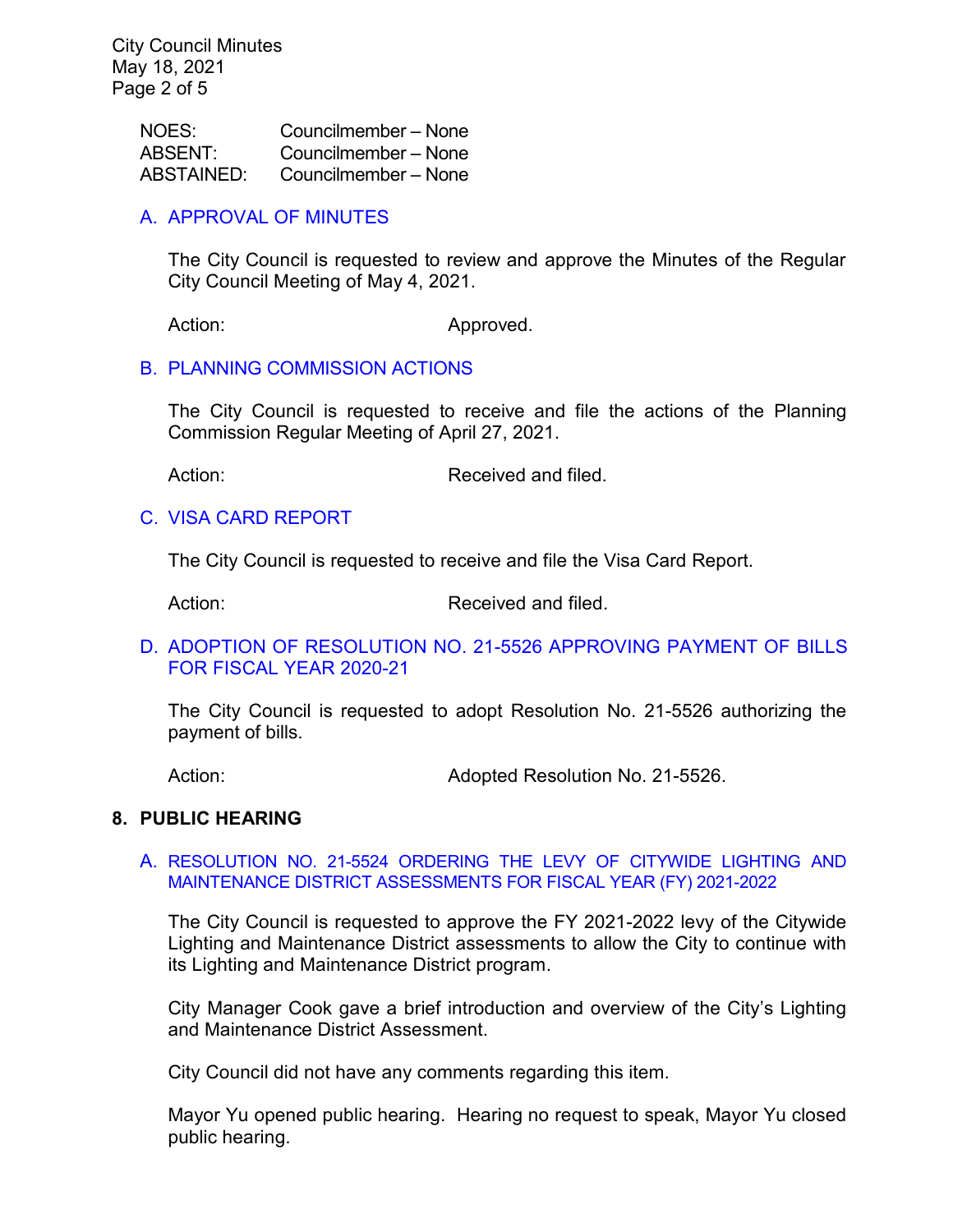Councilmember Man made a motion to:

- 1. Receive presentation from staff;
- 2. Open the public hearing; and
- 3. Adopt Resolution No. 21-5524, ordering the levy and collection of assessments for FY 2021-2022.

Seconded by Mayor Pro Tem Sternquist and approved by the following votes:

| AYES:      | Councilmember – Chavez, Man, Vizcarra, Sternquist, Yu |
|------------|-------------------------------------------------------|
| NOES:      | Councilmember - None                                  |
| ABSENT:    | Councilmember - None                                  |
| ABSTAINED: | Councilmember - None                                  |

#### **9. UNFINISHED BUSINESS**

A. [INTRODUCTION AND FIRST READING OF ORDINANCE NO. 21-1055](https://www.ci.temple-city.ca.us/DocumentCenter/View/16266/07-Grocery--Store_Staff-Report)  [AMENDING ARTICLE 9-1T \(SPECIAL USES\) OF THE ZONING CODE](https://www.ci.temple-city.ca.us/DocumentCenter/View/16266/07-Grocery--Store_Staff-Report)  [RELATED TO NEW GROCERY STORES](https://www.ci.temple-city.ca.us/DocumentCenter/View/16266/07-Grocery--Store_Staff-Report)

The City Council is requested to consider adoption of the proposed ordinance to set citywide performance standards on grocery stores to be established after the date the ordinance becomes effective.

Community Development Director Reimers gave a summary of the staff report.

City Council asked questions and made comments regarding the proposed ordinance and about recycling center, kiosks, and outdoor sales.

Mayor Yu opened public hearing. Hearing no request to speak, Mayor Yu closed public hearing.

City Council made final comments.

Councilmember Chavez made a motion to:

- 1. Introduce Ordinance No. 21-1055 for first reading by title only, amending Article 9-1T (Special Uses) of the Zoning Code related to grocery stores with removal of Sub-Section G;
- 2. Waive further reading of Ordinance No. 21-1055 (Attachment "A"); and
- 3. Schedule the second reading of Ordinance No. 21-1055 for June 1, 2021.

Seconded by Councilmember Man and approved by the following votes: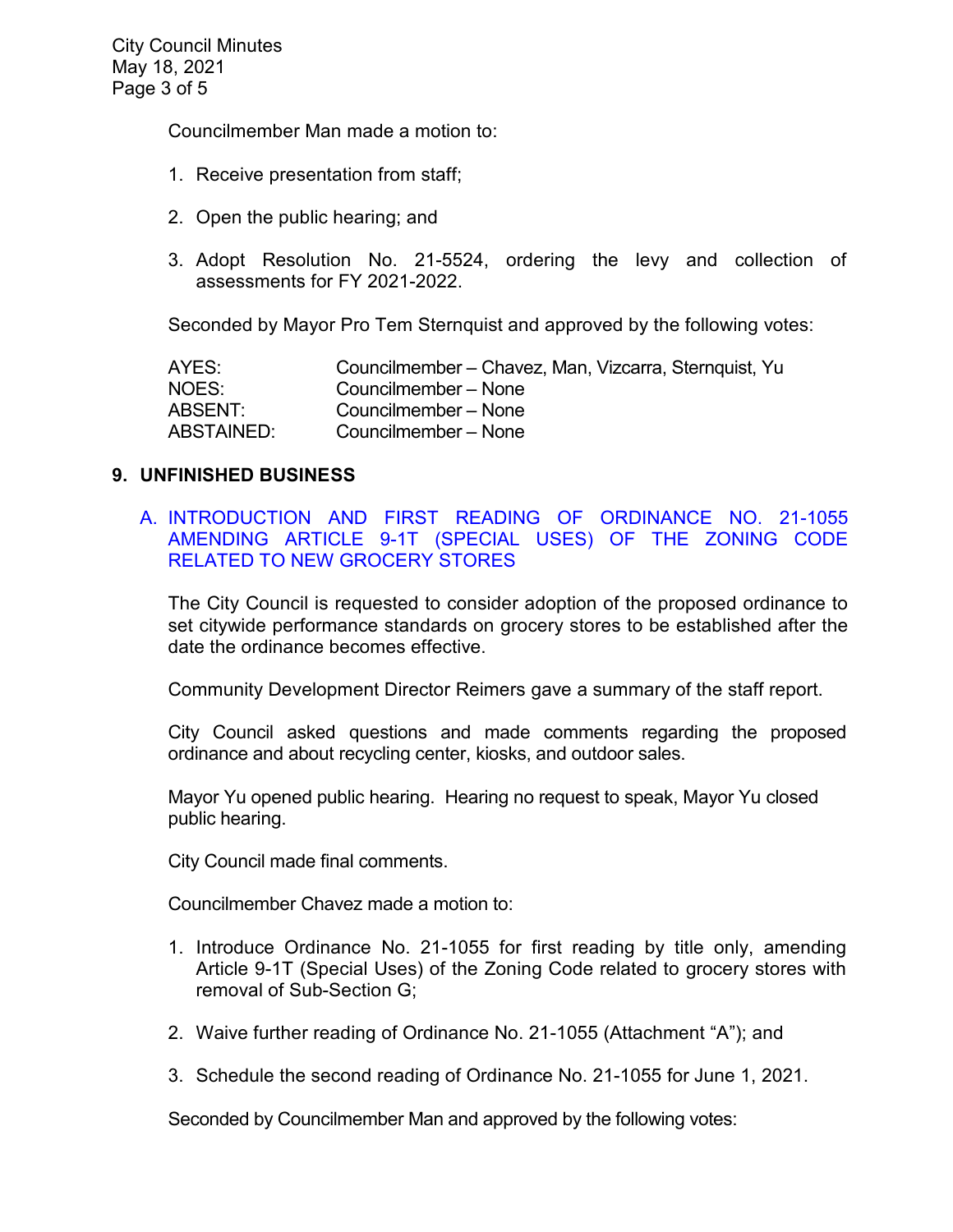City Council Minutes May 18, 2021 Page 4 of 5

| AYES:      | Councilmember – Chavez, Man, Vizcarra, Sternquist, Yu |
|------------|-------------------------------------------------------|
| NOES:      | Councilmember – None                                  |
| ABSENT:    | Councilmember – None                                  |
| ABSTAINED: | Councilmember - None                                  |

## **10. NEW BUSINESS** – None

- **11. UPDATE FROM CITY MANAGER** commented on the delay and buffering of the Council meeting live stream on YouTube, reiterated the information relating to the rate of trash collection service, and the filming activity in the city.
- **12. UPDATE FROM CITY ATTORNEY** no update.
- **13. COUNCIL REPORTS REGARDING AD HOC OR STANDING COMMITTEE MEETINGS**
	- A. SCHOOL DISTRICT/CITY STANDING COMMITTEE (Councilmember Man and Councilmember Chavez) – Formed 1/3/2012

No report.

B. LAS TUNAS DOWNTOWN REVITALIZATION STANDING COMMITTEE (Councilmember Chavez and Mayor Yu) – Formed 2/18/2014

No report.

C. FUTURE DEVELOPMENT OF CITY PROPERTIES STANDING COMMITTEE (Mayor Yu and Councilmember Man) – Formed 2/18/2014

No report.

D. AUDIT STANDING COMMITTEE (Councilmember Chavez and Mayor Yu) – Formed 7/15/2014

No report.

E. FACILITIES, PUBLIC WORKS, AND INFRASTRUCTURE STANDING **COMMITTEE** (Mayor Yu and Councilmember Man) – Formed 4/4/2017

Councilmember Man reported on the standing committee meeting on May 7. The standing committee discussed the Primrose Park playground color palette and directed staff to bring back more color options.

F. PRIMROSE PARK ART ELEMENT AD HOC (Councilmember Vizcarra and Mayor Yu) – Formed 5/19/20